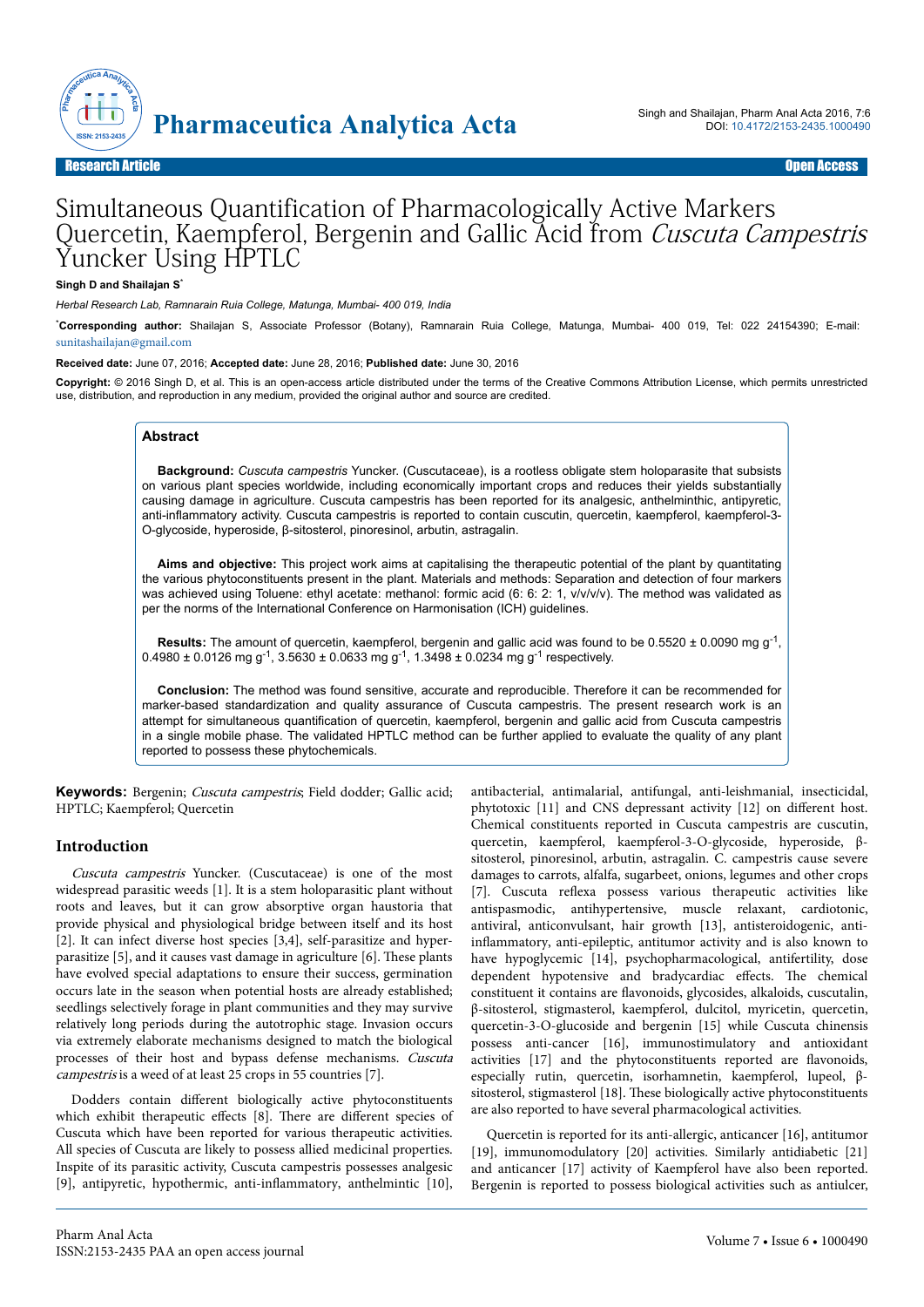#### Page 2 of 6

antihepatotoxic, anti-HIV, antiarrhythmic, neuroprotective, antifungal, anti-inflammatory, immunomodulatory and burn wound healing effects [22]. Gallic acid is known to have antioxidant, antitumoral, antiinflammatory, anti-diabetic activity [23].

In recent years there has been a growing interest in the chemical composition and biological activities of C. campestris. There is HPTLC method reported for simultaneous quantification of quercetin, kaempferol, β-sitosterol and lupeol from Cuscuta reflexa [24]. Simultaneous quantification of bergenin,  $(+)$ -catechin, gallicin, gallic acid and β-Sitosterol using HPTLC from Bergenia ciliata [25,26] and simultaneous estimation of gallic acid, curcumin & quercetin by HPTLC is also reported [27]. Quercetin and kaempferol was also simultaneously quantitated from two medicinal plants using HPTLC [15,28]. A RP-HPTLC method (using RP-18 F254 TLC plates with dual run) for simultaneous determination of major flavonoids (including apigenin and quercetin) from herbal extracts has been reported [29].

But, there is no method reported for simultaneous separation and quantification of these four pharmacologically active markers quercetin, kaempferol, bergenin and gallic acid from any plant matrix using HPTLC. Нerefore, in the present work an attempt has been made for simultaneous quantification of quercetin, kaempferol, bergenin and gallic acid from C. campestris in a single mobile phase.

# **Materials and Methods**

## **Plant material**

Cuscuta campestris (Whole plant) growing on host broad bean {Vicia faba L. (Fabaceae)} was collected from Indapur (Raigad). Нe plant was authenticated from Agharkar Research Institute, Pune. Нe plant material was shade dried for five days and was thereafter maintained at  $35 \pm 2$ °C for five days. The plant material was then powdered, sieved through 85 mesh and was then stored in airtight plastic bottle at room temperature for further analysis.

# **Chemicals**

All the chemicals used were of analytical grade. Standards quercetin (≥ 98% purity), kaempferol (≥ 96% purity), gallic acid (≥ 98% purity) were procured from Sigma Aldrich, Germany and bergenin (≥ 97% purity) was procured from Chengdu Biopurify Phytochemicals Ltd, China. Figure 1 represents the Structures of Quercetin, Kaempferol, Bergenin, Gallic acid.



#### **Optimizing quantification conditions**

Chromatographic separation was achieved on TLC plates (20 X 20 cm) precoated with silica gel 60 F254 (E. Merck) of 0.2 mm thickness with aluminium sheet support. Samples were spotted using CAMAG Linomat 5 Automatic Sample Spotter (Camag Muttenz, Switzerland) equipped with syringe (Hamilton, 100 µL). Plates were developed in a glass twin trough chamber (CAMAG, 20 X 10 cm) presaturated with mobile phase for twenty minutes. Scanning device used was CAMAG TLC Scanner 4supported by winCATS software version 1.4.7 equipped with CAMAG Linomat 5 sample spotter and CAMAG Reprostar 3 system for photo-documentation. Нe experimental condition was maintained at  $22 \pm 2$ °C.

#### **Chromatographic evaluation of phytochemical markers**

Extraction of phytoconstituents from Cuscuta campestris: Extraction of phytoconstituents from Cuscuta campestris was optimized to achieve good fingerprint and also to resolve the marker compounds efficiently. To the accurately weighed powdered drug  $(1 g)$ , 10 mL of ethanol was added, vortexed for 5 minutes for thorough mixing and the mixture was kept standing overnight. Next day it was filtered through Whatman filter paper No. 1 and the filtrate (10  $\mu$ L) was then used for HPTLC analysis.

Preparation of Standard solutions: Stock solutions of quercetin, kaempferol, bergenin and gallic acid (1000  $\mu$ g mL<sup>-1</sup>) were prepared by dissolving 10 mg each of accurately weighed standards in methanol and making up the volume to 10 mL in standard volumetric flask respectively. For calibration curve aliquots of 20-100, 20-100, 15-250 and 30-250 µg mL<sup>-1</sup> were prepared from this stock solution for quercetin, kaempferol, bergenin and gallic acid respectively.

Further three quality control samples (LQC, MQC, HQC) each of quercetin (26, 45, 85 µg mL<sup>-1</sup>), kaempferol (26, 45, 85 µg mL<sup>-1</sup>), bergenin (20, 70, 210  $\mu$ g mL<sup>-1</sup>) and gallic acid (35, 85, 210  $\mu$ g mL<sup>-1</sup>) were prepared for precision, accuracy and ruggedness studies.

Solvent system: A single solvent system consisting of Toluene: Ethyl acetate: Methanol: Formic acid (6: 6: 2: 1, v/v/v/v) has been used in this method to resolve and to quantitate all the four marker compounds viz Quercetin, Kaempferol, Bergenin and Gallic acid from plant extract of Cuscuta campestris.

# **Method Validation**

ICH guidelines were followed for the validation of the developed analytical method (CPMP/ICH/281/95 and CPMP/ICH/381/95).

#### **Instrumental precision**

Instrumental precision was checked by repeated scanning (n=7) of the same spot of Quercetin (26  $\mu$ g mL<sup>-1</sup>), Kaempferol (26  $\mu$ g mL<sup>-1</sup>), Bergenin (20  $\mu$ g mL<sup>-1</sup>) and Gallic acid (35  $\mu$ g mL<sup>-1</sup>) and further expressed as relative standard deviation (%RSD).

#### **Repeatability**

The repeatability of the method was affirmed by analysing 26 µg  $mL^{-1}$  of Quercetin, 26 µg m $L^{-1}$  of Kaempferol, 20 µg m $L^{-1}$  of Bergenin and 35  $\mu$ g mL<sup>-1</sup> of Gallic acid individually on a TLC plate (n=5) and expressed as %RSD.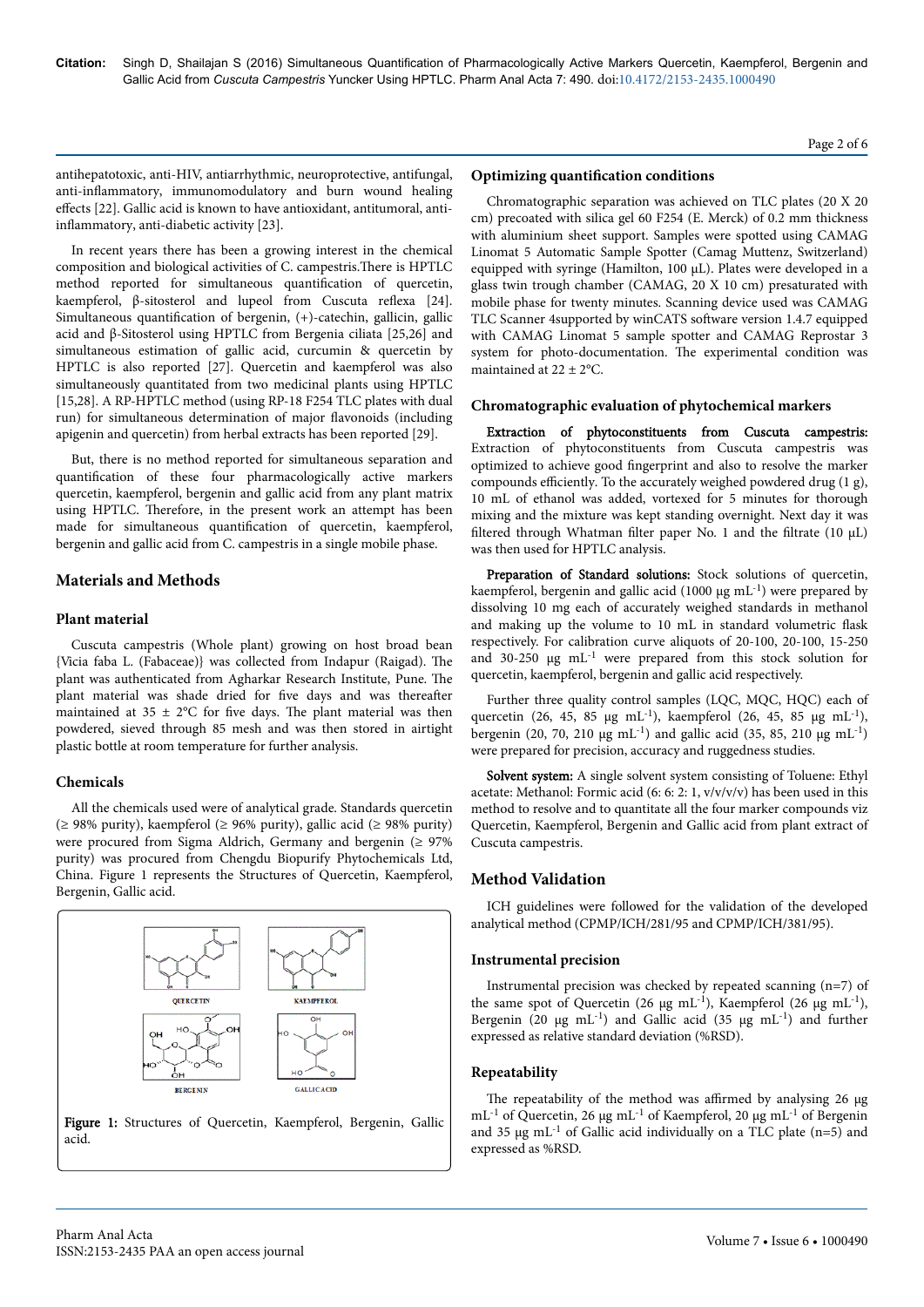#### **Inter-Day and Intra-Day precision**

Precision of the method was evaluated by analysing Quality control samples of Quercetin, Kaempferol, Bergenin and Gallic acid on the same day (intra-day precision) and on different days (interday precision). Each level of precision was investigated by five sequential replicates of injections of Quercetin (26, 45, 85 µg mL-1), Kaempferol (26, 45, 85  $\mu$ g mL<sup>-1</sup>), Bergenin (20, 70, 210  $\mu$ g mL<sup>-1</sup>), and Gallic acid (35, 85, 210 µg mL-1) respectively and the results were expressed as % RSD.

# **Limit of Detection and Limit of Quantification**

For the evaluation of limit of detection (LOD) and limit of quantification (LOQ) different concentrations of the standard solutions of quercetin, kaempferol, bergenin and gallic acid were applied along with methanol as blank and were determined on the basis of signal-to-noise (S/N) ratio. LOD was determined at S/N of 3: 1 and LOQ at an S/N of 10: 1.

# **Recovery**

The accuracy of the method was assessed by performing recovery study at three different levels (LQC, MQC and HQC-spiking of quercetin, kaempferol, bergenin and gallic acid in plant matrix). Нe percent recovery and the average percent recovery for each were calculated.

#### **Specificity**

6pecificity was ascertained by analyzing standard compounds and samples. The bands for quercetin, kaempferol, bergenin and gallic acid from sample solutions were confirmed by comparing the Rf and spectra of the bands to those of the respective standards.

## **Ruggedness**

Ruggedness of the method was assessed by incorporating the small variations in the optimized chromatographic condition. Effect of change in analyst, change in mobile phase composition [Toluene: ethyl acetate: methanol: formic acid (5.9: 5.9: 2: 1, v/v/v/v) and Toluene: ethyl acetate: methanol: formic acid (6.1: 6.1: 2: 1, v/v/v/v)] and change in spotting volume (9  $\mu$ L and 11  $\mu$ L) on the response and Rf of quality control samples was observed.

Sample solution (10  $\mu$ L) was applied five times to a precoated silica gel 60 F254 TLC plate (E.Merck) with the CAMAG Linomat5 sample spotter. The plate was developed and scanned at 254 nm for quercetin, kaempferol, bergenin and gallic acid.

## **Results and Discussion**

Of the various solvent systems tried, mixture containing Toluene: ethyl acetate: methanol: formic acid (6: 6: 2: 1, v/v/v/v) gave the best resolution of quercetin (Rf=0.60), kaempferol (R=0.63), bergenin

(Rf=0.30) and gallic acid (Rf=0.46) from the other components of the ethanolic extract of Cuscuta campestris and enabled their simultaneous quantification. The identity of bands of quercetin, kaempferol, bergenin and gallic acid in plant matrix was confirmed by overlay in UV absorption spectra with those of the standards quercetin, kaempferol, bergenin and gallic acid using CAMAG TLC scanner 4 (Figure 2).



Figure 2: (A) HPTLC plate photo (B) overlay of the chromatograms. Track details (For figure A & B) 1) Extract of C. campestris 2) Bergenin (B) (100 µg/mL), Gallic acid (G) (100 µg/mL), Quercetin (Q) (100 µg/mL), Kaempferol (K) (100 µg/mL).



Figure 2C: Spectra of C. campestris with quercetin, kaempferol, bergenin and gallic acid at 254 nm.

The four pharmacologically active phytoconstituents quercetin, kaempferol, bergenin and gallic acid were quantified from Cusuta campestris by TLC densitometric method. Нe developed method was validated in terms of precision, repeatability and accuracy (Table 1).

| SI. No. | <b>Parameter</b>                         | Quercetin | Kaempferol | Bergenin | <b>Gallic acid</b> |
|---------|------------------------------------------|-----------|------------|----------|--------------------|
|         | Instrumental precision (% RSD, $n = 7$ ) | 1.71      | 58، ا      | 1.11     | 1.83               |
|         | Repeatability (% RSD, $n = 5$ )          | 1.49      | 1.52       | 1.07     | 1.30               |

#### Page 3 of 6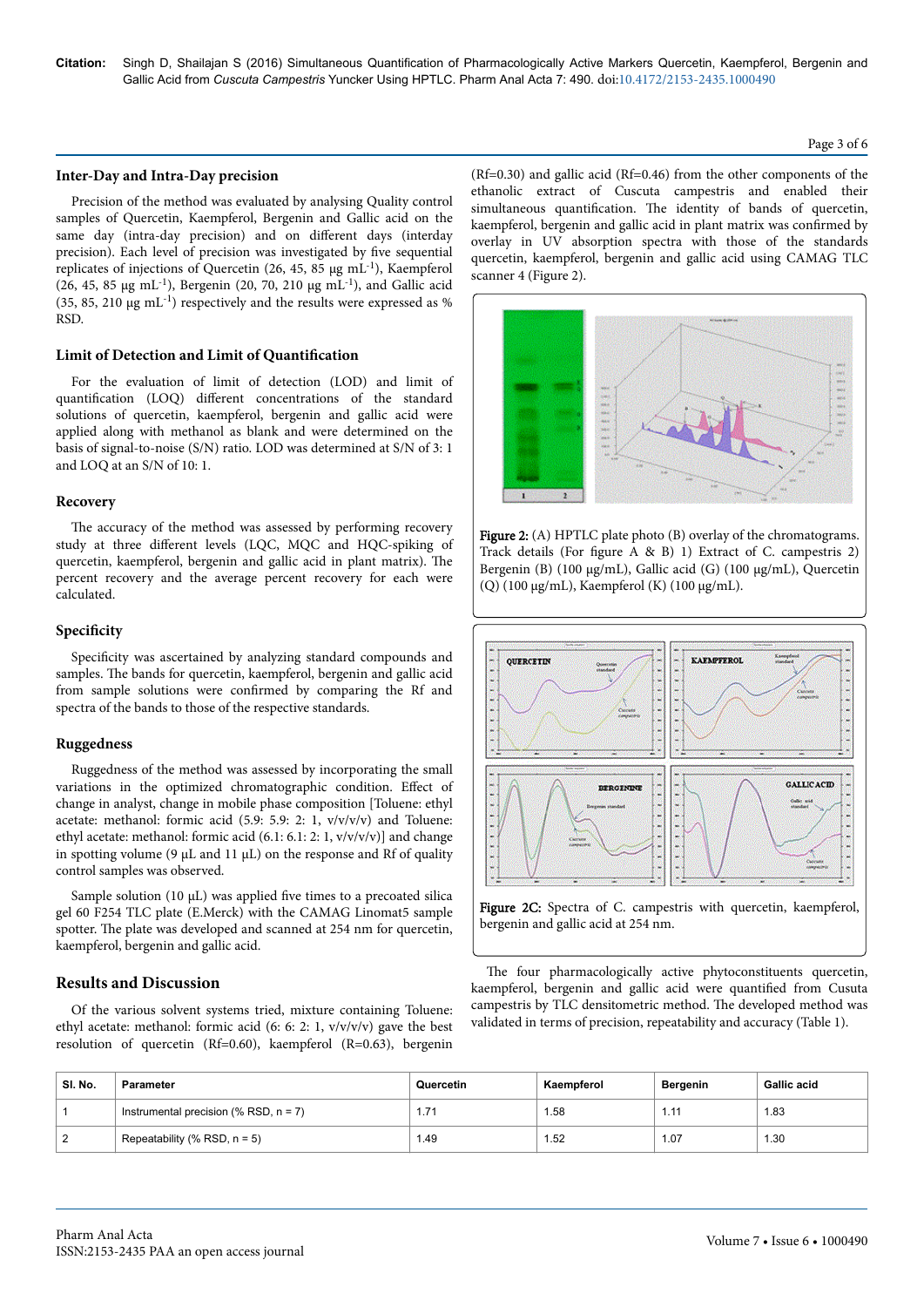**Citation:** Singh D, Shailajan S (2016) Simultaneous Quantification of Pharmacologically Active Markers Quercetin, Kaempferol, Bergenin and Gallic Acid from *Cuscuta Campestris* Yuncker Using HPTLC. Pharm Anal Acta 7: 490. doi:10.4172/2153-2435.1000490

## Page 4 of 6

| 3 | Accuracy (average % recovery) | 96.42    | 96.61    | 99.45    | 97.13    |
|---|-------------------------------|----------|----------|----------|----------|
| 4 | $LOD$ ( $\mu$ g mL-1)         | 10       | 5        | 5        | 25       |
| 5 | $LOQ$ ( $\mu$ g mL-1)         | 20       | 10       | 10       | 30       |
| 6 | <b>Rf</b> value               | 0.60     | 0.63     | 0.30     | 0.46     |
|   | Specificity                   | Specific | Specific | Specific | Specific |
| 8 | Ruggedness                    | Rugged   | Rugged   | Rugged   | Rugged   |

Table 1: Method Validation parameters for examined phytoconstituents.

The linearity range for quercetin, kaempferol, bergenin and gallic acid was found to be 20-100, 20-100, 15-250 and 30-250 µg mL-1

respectively, with coefficient of determination ( $r^2$  values) 0.999, 0.999, 0.999, 0.999 (Table 2).

| <b>Phytoconstituents</b> | <b>Linear Working Range</b> Regression equation<br>( $\mu$ g mL <sup>-1</sup> ) |                        | Coefficient of determination $(r^2)$ |
|--------------------------|---------------------------------------------------------------------------------|------------------------|--------------------------------------|
| Quercetin                | 20-100                                                                          | $y = 152.55x-332.57$   | 0.999                                |
| Kaempferol               | 20-100                                                                          | $v = 73.937x + 3483.5$ | 0.999                                |
| Bergenin                 | 15-250                                                                          | $y = 35.637x + 1083.1$ | 0.999                                |
| Gallic acid              | 30-250                                                                          | y =79.04x+679.56       | 0.999                                |

Table 2: Calibration parameters of examined phytoconstituents.

| Phytoconstituents      | Concentration<br>$(\mu g \, mL^{-1})$ | Intra-day<br>$(% \mathbf{RSD}$ )a | Intra-day<br>(% Nominal)a | Inter-day<br>$(% \mathbf{RSD}$ )a | Inter-day<br>(% Nominal)a |
|------------------------|---------------------------------------|-----------------------------------|---------------------------|-----------------------------------|---------------------------|
|                        | 26                                    | 1.51                              | 91.46                     | 1.6                               | 91.92                     |
| Quercetin              | 45                                    | 0.33                              | 88.53                     | 1.04                              | 87.97                     |
|                        | 85                                    | 1.69                              | 101.05                    | 0.85                              | 92.53                     |
|                        | 26                                    | 1.74                              | 97.15                     | 1.57                              | 99.94                     |
| Kaempferol             | 45                                    | 0.94                              | 103.41                    | 0.87                              | 102.1                     |
|                        | 85                                    | 1.61                              | 98.68                     | 1.61                              | 99.31                     |
|                        | 20                                    | 0.48                              | 105.71                    | 1.07                              | 106.64                    |
| Bergenin               | 70                                    | 1.71                              | 98.3                      | 1.91                              | 96.58                     |
|                        | 210                                   | 1.52                              | 102.71                    | 1.69                              | 104.3                     |
|                        | 35                                    | 1.02                              | 91.58                     | 1.59                              | 90.29                     |
| Gallic acid            | 85                                    | 1.07                              | 89.25                     | 1.61                              | 90.04                     |
|                        | 210                                   | 0.16                              | 99.97                     | 1.33                              | 103.73                    |
| a Mean $(n=5) \pm S.D$ |                                       |                                   |                           |                                   |                           |

Table 3: Precision and accuracy studies for examined phytoconstituents.

The TLC densitometric method was found to be precise with % RSD for intra-day precision in the range of 0.33-1.69, 0.94-1.74, 0.48-1.71, 0.16-1.07 and for inter-day precision in the range of 0.85-1.60, 0.87-1.61, 1.07-1.91, 1.33-1.61 for quality control samples of quercetin, kaempferol, bergenin and gallic acid respectively (Table 3).

The % nominal for intra-day precision was in the range of 88.53-101.05, 97.15-103.41, 98.30-105.71, 89.25-99.97 % and for interday precision in the range of 87.97-92.53, 99.31-102.10, 106.32-109.67, 90.04-103.73%, for quality control samples of quercetin, kaempferol, bergenin and gallic acid respectively (Table 3). Нis indicates that the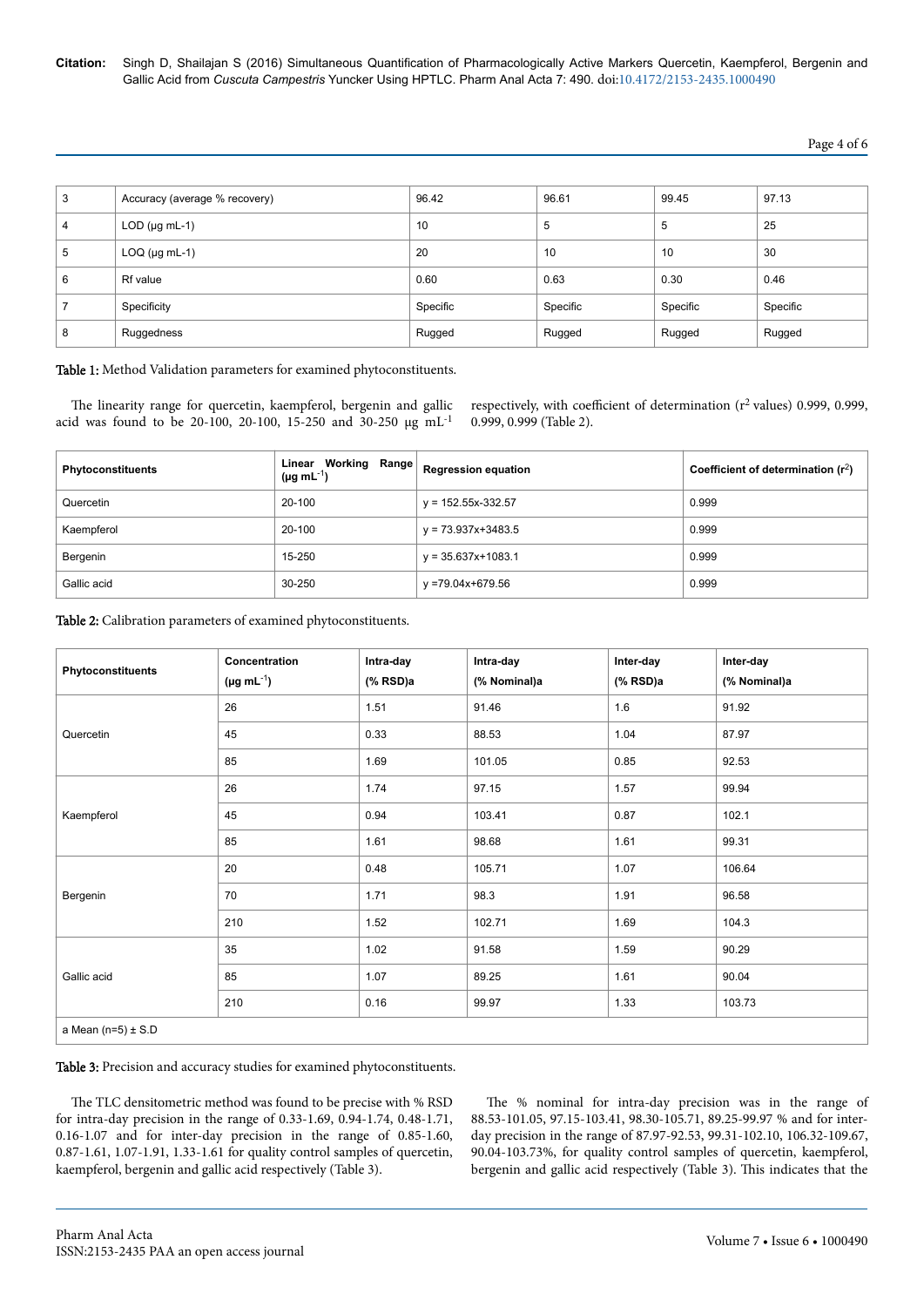Page 5 of 6

method is precise. Нe LOD values for quercetin, kaempferol, bergenin and gallic acid were found to be 10, 5, 5, 25  $\mu$ g mL<sup>-1</sup> respectively while LOQ values were 20, 10, 10, 30  $\mu$ g mL<sup>-1</sup> respectively (Table 1). The average recoveries at three different levels of quercetin, kaempferol, bergenin and gallic acid were found to be 96.42, 96.61, 99.45 and 97.13% respectively (Table 4).

| <b>Concentrations</b>    |                                     |                                    | Accuracy (%) | Average recovery a(%) |  |
|--------------------------|-------------------------------------|------------------------------------|--------------|-----------------------|--|
| Compounds                | Spiked ( $\mu$ g mL <sup>-1</sup> ) | Founda( $\mu$ g mL <sup>-1</sup> ) |              |                       |  |
|                          | 26                                  | $26.03 \pm 0.064$                  | 100.12       |                       |  |
| Quercetin                | 45                                  | $42.4 \pm 1.234$                   | 94.22        | $96.42 \pm 3.218$     |  |
|                          | 85                                  | $80.7 \pm 0.954$                   | 94.94        |                       |  |
|                          | 26                                  | $23.63 \pm 0.885$                  | 90.87        |                       |  |
| Kaempferol               | 45                                  | $42.15 \pm 0.524$                  | 93.66        | $96.61 \pm 7.653$     |  |
|                          | 85                                  | $89.5 \pm 1.025$                   | 105.3        |                       |  |
|                          | 20                                  | $19.65 \pm 0.052$                  | 98.25        |                       |  |
| Bergenin                 | 70                                  | $69.59 \pm 0.547$                  | 99.41        | $99.45 \pm 1.224$     |  |
|                          | 210                                 | $211.45 \pm 0.321$                 | 100.69       |                       |  |
|                          | 35                                  | $33.91 \pm 0.810$                  | 96.88        |                       |  |
| Gallic acid              | 85                                  | $81.40 \pm 1.254$                  | 95.76        | $97.13 \pm 1.515$     |  |
|                          | 210                                 | $207.40 \pm 0.552$                 | 98.76        |                       |  |
| a Mean $(n=5) \pm S$ . D |                                     |                                    |              |                       |  |

Table 4: Recovery studies for examined phytoconstituents.

Quercetin, kaempferol, bergenin and gallic acid were simultaneously quantified from the plant matrix and the amounts were found to be 0.5520  $\pm$  0.0090 mg g<sup>-1</sup>, 0.4980  $\pm$  0.0126 mg g<sup>-1</sup>, 3.5630  $\pm$ 0.0633 mg  $g^{-1}$ , 1.3498 ± 0.0234 mg  $g^{-1}$  respectively. Ruggedness of the method in terms of change in analyst and change in mobile phase composition showed variations within acceptable limits. Change in spotting volume (9 and 11  $\mu$ L) did not affect the Rf of examined phytoconstituents but change in response was observed which was within acceptable limits. Нe present research work aims at separation, quantification and validation of four pharmacologically active phytoconstituents from plant matrix.

# **Conclusion**

The developed method uses a single mobile phase to separate and quantitate the four markers which is simple and less time consuming. The proposed method can be used as a quality control tool for analysis of quercetin, kaempferol, bergenin and gallic acid in marketed herbal drugs, extracts, polyherbal formulations and in house formulations.

# **Acknowledgement**

The authors are highly thankful to the team of Herbal Research Lab, Ramnarain Ruia College for helping us in the collection of the plant sample.

# **References**

[Dawson JH, Musselman LJ, Wolswinkel P, Doerr I \(1994\) Biology and](http://www.cabdirect.org/abstracts/19942309905.html) [control of Cuscuta. Rev Weed Sci 6: 265-317.](http://www.cabdirect.org/abstracts/19942309905.html)

- 2. [Tennakoon KU, Cameron DD \(2006\)](http://www.nrcresearchpress.com/doi/abs/10.1139/b06-118) Нe anatomy of Santalum album [\(Sandalwood\) haustoria. Botany 84: 1608-1616.](http://www.nrcresearchpress.com/doi/abs/10.1139/b06-118)
- 3. [Yuncker TG \(1932\) Bulletin of the Torrey Botanical Club 18: 113-331.](http://www.biodiversitylibrary.org/bibliography/340)
- 4. Nemli Y (1989) Investigation on dodder species (Cuscuta spp.) and their host and distribution in cultivated area of Anatolia. In Weed Abstracts 38: 51.
- 5. Liao GI, Chen MY, Kuoh CS (2005) Distribution and host range of Cuscuta in taiwan, kinmen and mastu, with special reference to host preference of C. japonica var. formosana. BioFormosa 40: 17-24.
- 6. [Malik CP, Singh MB \(1980\) Physiological and biochemical aspects of](http://kbd.kew.org/kbd/detailedresult.do?id=247043) [parasitism in Cuscuta - a review. Rev Plant Sci 1: 67-114.](http://kbd.kew.org/kbd/detailedresult.do?id=247043)
- 7. [Holm L \(1997\) World Weeds: Natural histories and distribution. John](https://books.google.co.in/books?hl=en&lr=&id=i7JjRXH6uq4C&oi=fnd&pg=PR13&dq=World+Weeds:+Natural+Histories+and+distribution&ots=uOfIjPK-9I&sig=JDBwHnG9O0a_LRLxZj6Czeg2RGg) [Wiley & Sons, USA.](https://books.google.co.in/books?hl=en&lr=&id=i7JjRXH6uq4C&oi=fnd&pg=PR13&dq=World+Weeds:+Natural+Histories+and+distribution&ots=uOfIjPK-9I&sig=JDBwHnG9O0a_LRLxZj6Czeg2RGg)
- 8. [Dhalwal K, Shinde VM, Mahadik KR, Namdeo AG \(2007\) Rapid](http://onlinelibrary.wiley.com/doi/10.1002/jssc.200600418/full) [densitometric method for simultaneous analysis of umbelliferone,](http://onlinelibrary.wiley.com/doi/10.1002/jssc.200600418/full) [psoralen, and eugenol in herbal raw materials using HPTLC. J Sep Sci 30:](http://onlinelibrary.wiley.com/doi/10.1002/jssc.200600418/full) [2053-2058.](http://onlinelibrary.wiley.com/doi/10.1002/jssc.200600418/full)
- 9. [Ghule RS, Venkatnarayanan R,](http://www.japer.in/Issue/Issu%201%20July/4.pdf) Thakare SP, Jain H, Ghule PR (2011) [Analgesic activity of Cuscuta campestris Yuncker a parasitic plant grown](http://www.japer.in/Issue/Issu%201%20July/4.pdf) [on Nerium indicum Mill. Journal of Advanced Pharmacy Education &](http://www.japer.in/Issue/Issu%201%20July/4.pdf) [Research 1: 45-51.](http://www.japer.in/Issue/Issu%201%20July/4.pdf)
- 10. [Jabbar A, Raza MA, Iqbal Z, Khan MN \(2006\) An inventory of the](http://www.sciencedirect.com/science/article/pii/S0378874106002200) [ethnobotanicals used as anthelmintics in the southern Punjab \(Pakistan\).](http://www.sciencedirect.com/science/article/pii/S0378874106002200) [Journal of Ethnopharmacology 108: 152-154.](http://www.sciencedirect.com/science/article/pii/S0378874106002200)
- 11. [Atta-ur-Rahman, Iqbal Choudhary M, Saifullahbullo \(2009\)](https://www.iccs.edu/folkmed/Medicinal%20Plants%20of%20Sindh.pdf) scientific [evaluation and product development from the folk medicines used in the](https://www.iccs.edu/folkmed/Medicinal%20Plants%20of%20Sindh.pdf) [province of Sindh, Monograph-Medicinal plants of Sindh :62-63.](https://www.iccs.edu/folkmed/Medicinal%20Plants%20of%20Sindh.pdf)
- 12. [Agha AM, Sattar EA, Galal A \(1996\) Pharmacological study of Cuscuta](http://onlinelibrary.wiley.com/doi/10.1002/(SICI)1099-1573(199603)10:2%3C117::AID-PTR782%3E3.0.CO;2-X/abstract) [campestris Yuncker. Phytotherapy Research 10: 117-120.](http://onlinelibrary.wiley.com/doi/10.1002/(SICI)1099-1573(199603)10:2%3C117::AID-PTR782%3E3.0.CO;2-X/abstract)
- 13. [Dixit VK, Pandit S, Chauhan NS \(2008\)](http://onlinelibrary.wiley.com/doi/10.1111/j.1473-2165.2008.00389.x/full) Effect of Cuscuta reflexa Roxb on [androgen-induced alopecia. J Cosmet Dermatol 7: 199-204.](http://onlinelibrary.wiley.com/doi/10.1111/j.1473-2165.2008.00389.x/full)